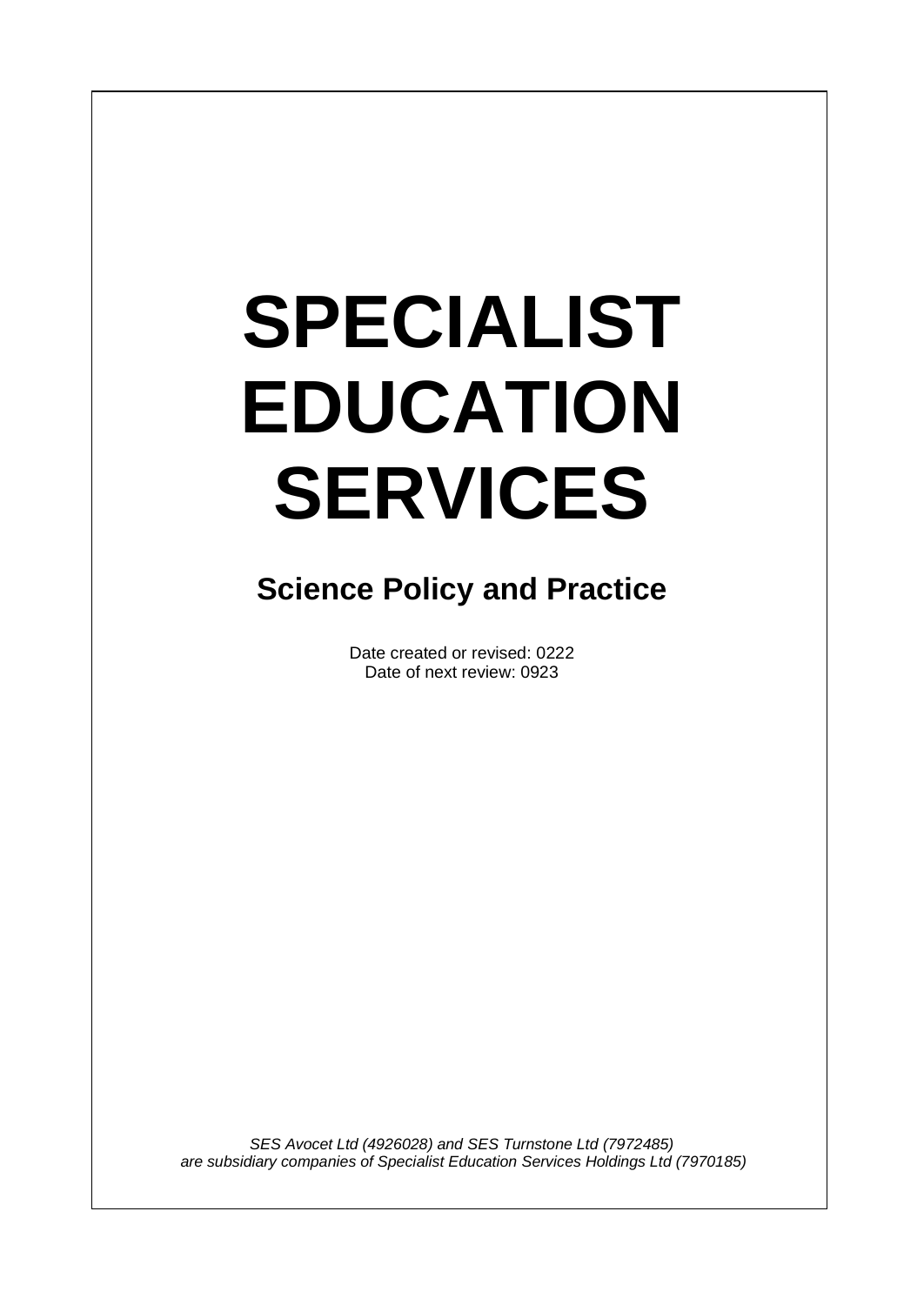# **CONTENTS**

| 1            | <b>Rationale</b>                          |                                                            |                |
|--------------|-------------------------------------------|------------------------------------------------------------|----------------|
|              | 1.1                                       | The Nature of Science                                      | $\overline{2}$ |
| $\mathbf{2}$ | <b>Aims and Objectives</b>                |                                                            |                |
|              | 2.1                                       | <b>Science and National Curriculum Aims</b>                | 3              |
|              | 2.2                                       | Science and Reading Writing Communication, Maths and       |                |
|              |                                           | <b>Computing Skills</b>                                    | 3              |
|              | 2.3                                       | Science and Personal, Emotional and Social Development     | $\overline{4}$ |
|              | 2.4                                       | Science and the SEMH (Social, Emotional and Mental Health) |                |
|              |                                           | <b>Dimension</b>                                           | 5              |
| 3            | <b>Science and Key Outcomes</b>           |                                                            |                |
|              | 3.1                                       | Enjoy and Achieve                                          | 6              |
|              | 3.2                                       | Be Healthy                                                 | 6              |
|              | 3.3                                       | <b>Stay Safe</b>                                           | 6              |
|              | 3.4                                       | <b>Achieve Economic Well-being</b>                         | $\overline{7}$ |
|              | 3.5                                       | Make a Positive Contribution                               | $\overline{7}$ |
| 4            | The Implementation of Science             |                                                            |                |
|              | 4.1                                       | <b>Equal Opportunities</b>                                 | 7              |
|              | 4.2                                       | Science as a Cross Curricular Subject                      | 8              |
|              | 4.3                                       | <b>Science and Computing</b>                               | 9              |
|              | 4.4                                       | <b>Teaching and Learning Styles</b>                        | 11             |
|              | 4.5                                       | <b>Planning for Science Experiences</b>                    | 12             |
|              | 4.6                                       | <b>Presentation of Work</b>                                | 13             |
|              | 4.7                                       | Science as an Accredited Subject                           | 14             |
|              | 4.8                                       | Progression in Science                                     | 14             |
|              | 4.9                                       | <b>Differentiation</b>                                     | 15             |
|              | 4.10                                      | <b>Assessment and Recording</b>                            | 16             |
| 5            | <b>SMSC and British Values in Science</b> |                                                            |                |
|              | 5.1                                       | <b>SMSC</b>                                                | 18             |
|              | 5.2                                       | <b>British Values</b>                                      | 19             |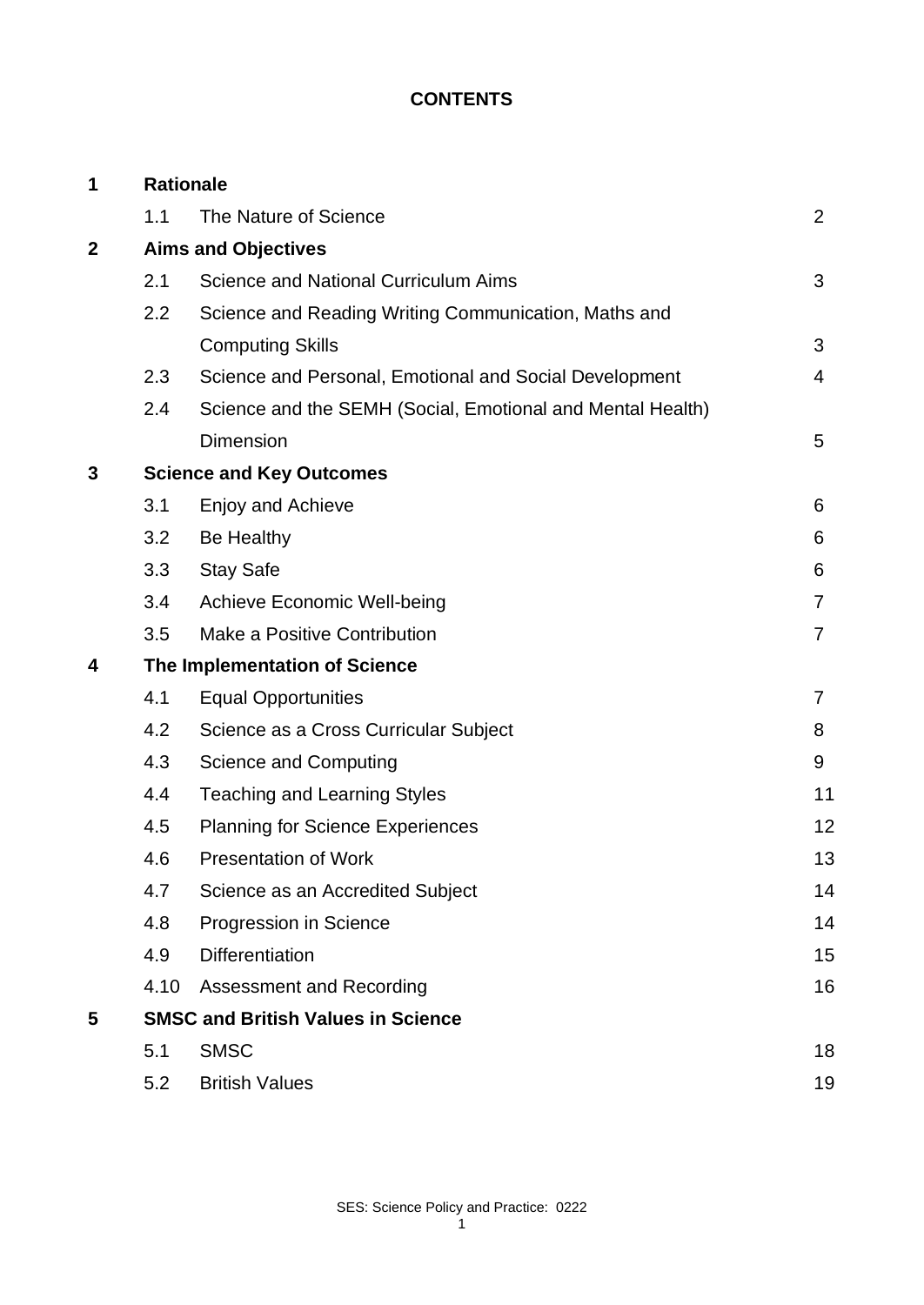#### **1 RATIONALE**

This document should be read in conjunction with the Curriculum Intent Statement, which outlines specific issues underpinning the Curriculum approach at SES

The very nature and purpose of the holistic provision at our establishments means that the focus is always on the 'whole child'. This is amplified in the range of documentation, policy and practice that reflects our philosophy of '24hr' learning, coupled with our "no limits' positive psychology.

The intensity of work in this respect, with both the child and where possible, family, is beyond what any child in a mainstream setting, and in many other specialist settings, would experience because of the very purpose and nature of practice at SES.

This document sets out the policy and principles that underpin the whole process of learning across the twenty-four hour learning experience available.

#### 1.1 THE NATURE OF SCIENCE

The discipline of Science is both a body of knowledge and a method of enquiry. It is our way of explaining and understanding the natural phenomena within our environment through activity-based exploration and investigation. It engages learners at many levels, linking direct practical experience with scientific ideas. Making and testing hypotheses by observation and experimentation are especially characteristic of Science and encourage critical and creative thought.

Science has an essential contribution to make to students' education in the following ways:

- Helping students understand scientific ideas
- Using scientific methods of investigation
- Learning how knowledge and understanding in science are rooted in evidence.
- Discovering how scientific ideas contribute to technological change affecting industry, business and medicine and improving quality of life.
- Appreciating the contribution Science makes to society and the moral and ethical issues
- Contributing to personal development
- Appreciating the powerful but provisional nature of scientific knowledge
- Tracing the development of science worldwide and recognise its cultural significance.
- Learning to question and discuss issues that may affect their own lives, the directions of societies and the future of the world.

Science is 'exploring', 'discovering' and investigating' the world around us and these activities help students gather the experience they need to understand the world in which they live.

#### **2 AIMS AND OBJECTIVES**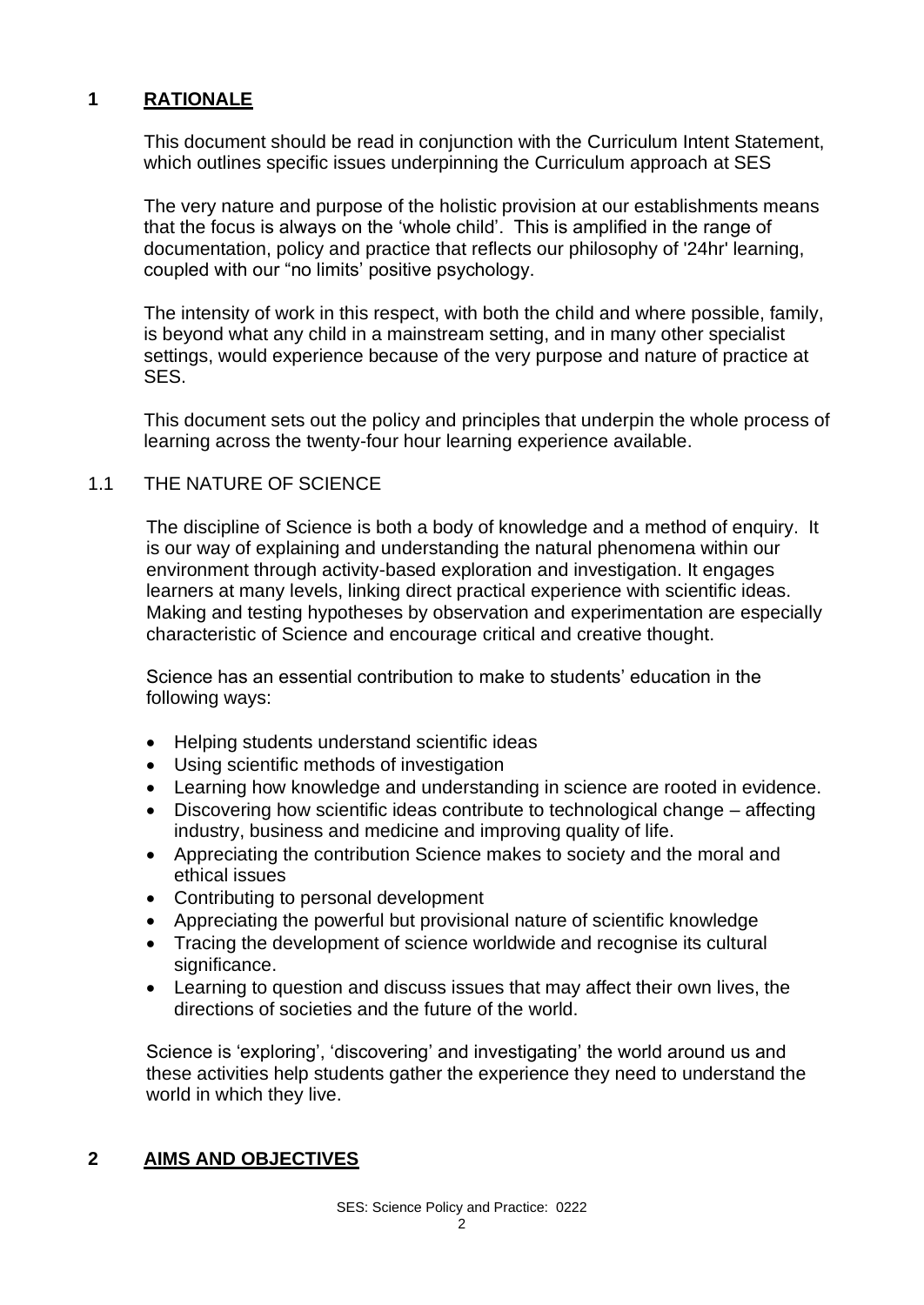The aims and objectives of the SES Science curriculum are commensurate with those found in the National Curriculum. Reference should also be made to the safety guidance file.

The aims of Science Teaching at SES can be described as follows:

- Achievement in Science is part of the process of building the child's 'academic self esteem'. We aim to attain the maximum possible achievement commensurate with each individual child's potential through a broad, well balanced, challenging, and appropriately delivered curriculum.
- In a broader sense Science teaching at seeks to foster the personal values of self-esteem, responsibility, and respect for other people and the environment. It seeks to value and respect student's existing knowledge, engage their interest, encourage collaborative work, encourage success and record and affirm progress and achievement.

Science can and should foster a range of desirable personal qualities that will have a bearing upon a child's relationships. It should encourage curiosity and a healthy scepticism, respect for the environment, the critical evaluation of evidence, an appreciation of a significant part of our cultural heritage and an insight into Man's place on the universe.

# 2.1 SCIENCE AND NATIONAL CURRICULUM AIMS

A high-quality science education provides the foundations for understanding the world through the specific disciplines of biology, chemistry and physics. Science has changed our lives and is vital to the world's future prosperity, and all students should be taught essential aspects of the knowledge, methods, processes and uses of science. Through building up a body of key foundational knowledge and concepts, students should be encouraged to recognise the power of rational explanation and develop a sense of excitement and curiosity about natural phenomena. They should be encouraged to understand how science can be used to explain what is occurring, predict how things will behave, and analyse causes.

The national curriculum for science aims to ensure that all students:

- develop **scientific knowledge and conceptual understanding** through the specific disciplines of biology, chemistry and physics
- develop understanding of the **nature, processes and methods of science** through different types of science enquiries that help them to answer scientific questions about the world around them
- are equipped with the scientific knowledge required to understand the **uses and implications** of science, today and for the future.

# 2.2 SCIENCE AND READING, WRITING, COMMUNICATION, MATHS AND COMPUTING SKILLS (RWCM+C)

RWCM+C skills are core elements of English, Mathematics and Computing that provide individuals with the skills and abilities they need to operate confidently, effectively and independently in life, their communities and work. Individuals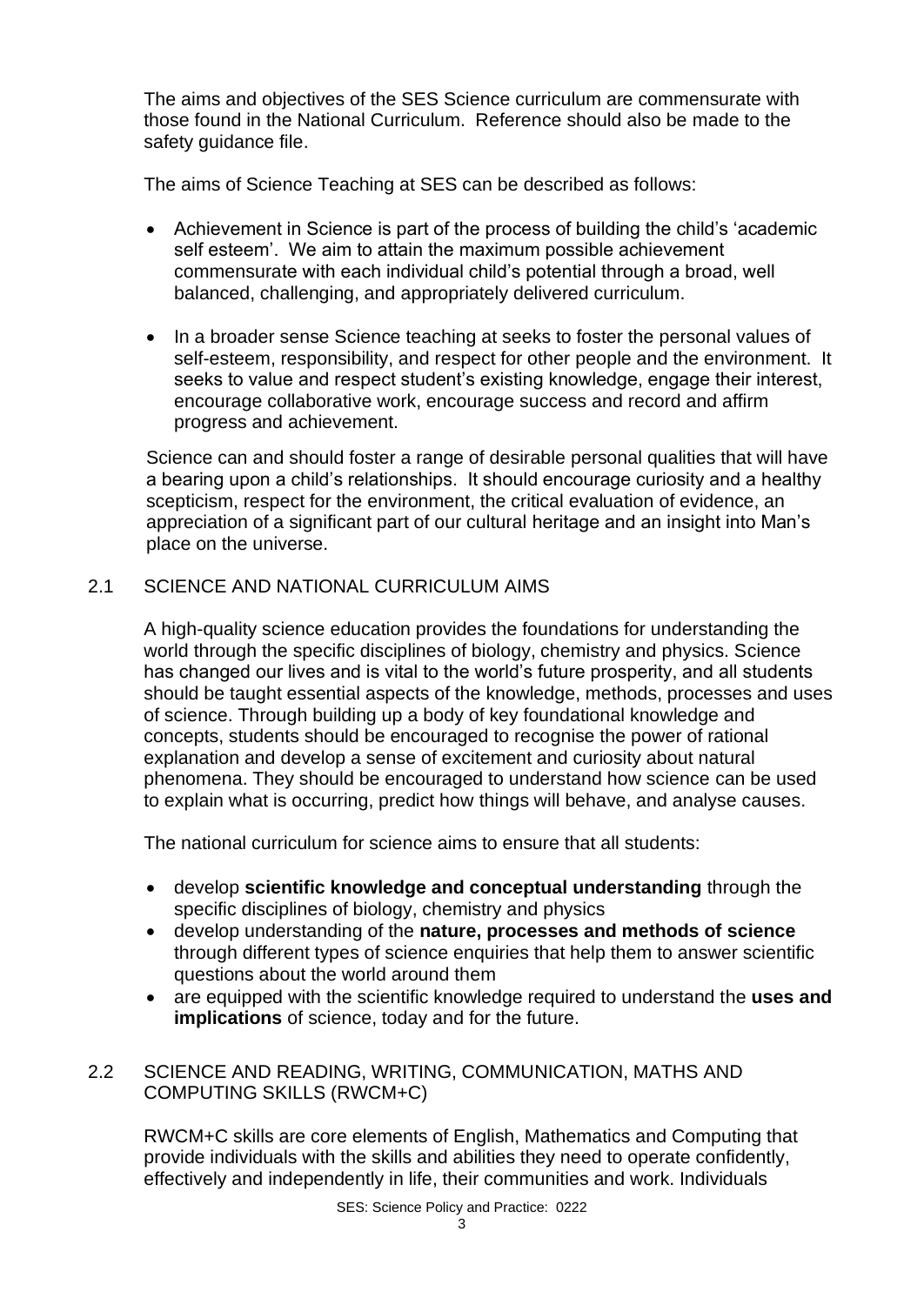possessing these skills are able to progress in education, training and employment and make a positive contribution to the communities in which they live and work.

Development of RWCM+C skills is embedded within personalised programmes of study in Science. RWCM+C skills within the curriculum is not limited t this subject. The curriculum offers opportunities for RWCM+C skills development in Science, which encourages working beyond the Learning Centre and making links to a wide range of learning opportunities. To be effective, RWCM+C skills teaching must be relevant and allow learners to engage with real situations in the real world.

Learners need opportunities to:

- apply their skills in plausible contexts or use their skills for real purposes
- engage with the world beyond the Learning Centre
- integrate learning by linking knowledge within and between the RWCM+C areas
- spend time planning and developing their work
- make choices and decisions, think creatively and act independently
- experience success in real situations as a result of using their skills effectively

SES aspire to develop learners' confidence in RWCM+C skills through Science by providing opportunities to:

- read and understand information and instructions, then use this understanding to act appropriately.
- Interpret given information in line with specific learning intentions.
- Record evidence of learning in written form of varying formats at appropriate timescales, taking into account individual needs of learners.
- use key terminology to explore and develop knowledge and understanding.
- use verbal communication to effectively develop knowledge and understanding
- to acknowledge listening as integral to developing knowledge and understanding
- to seek opportunities to develop mathematically skills in the areas of using and applying, number, shape, space and measure and handling data.
- to integrate opportunities for a contextualised use of computing applications.

#### 2.3 SCIENCE AND PERSONAL, EMOTIONAL AND SOCIAL DEVELOPMENT (PESD)

Effective planning for PESD in Science must ensure that relevant elements, are embedded into; individual learning episodes, sequences of work, teaching approaches and learning outcomes. When this is done well, it will build individual confidence, enrich the experiences of leaners and support their progress in Science, while increasing coherence across the curriculum.

At SES mastery of PESD skills is integral to all aspects of Learning Opportunities through a holistic and cross-curricular approach. We seek to ensure pupils demonstrate that they can develop and then apply their PESD skills in an extensive range of subject based and real life contexts. In Science we promote the consolidation of core PESD skills by structuring learning opportunities to promote development in this area. Progress in PESD is reflected in personalised PESD files and Learning Centre Education Plans.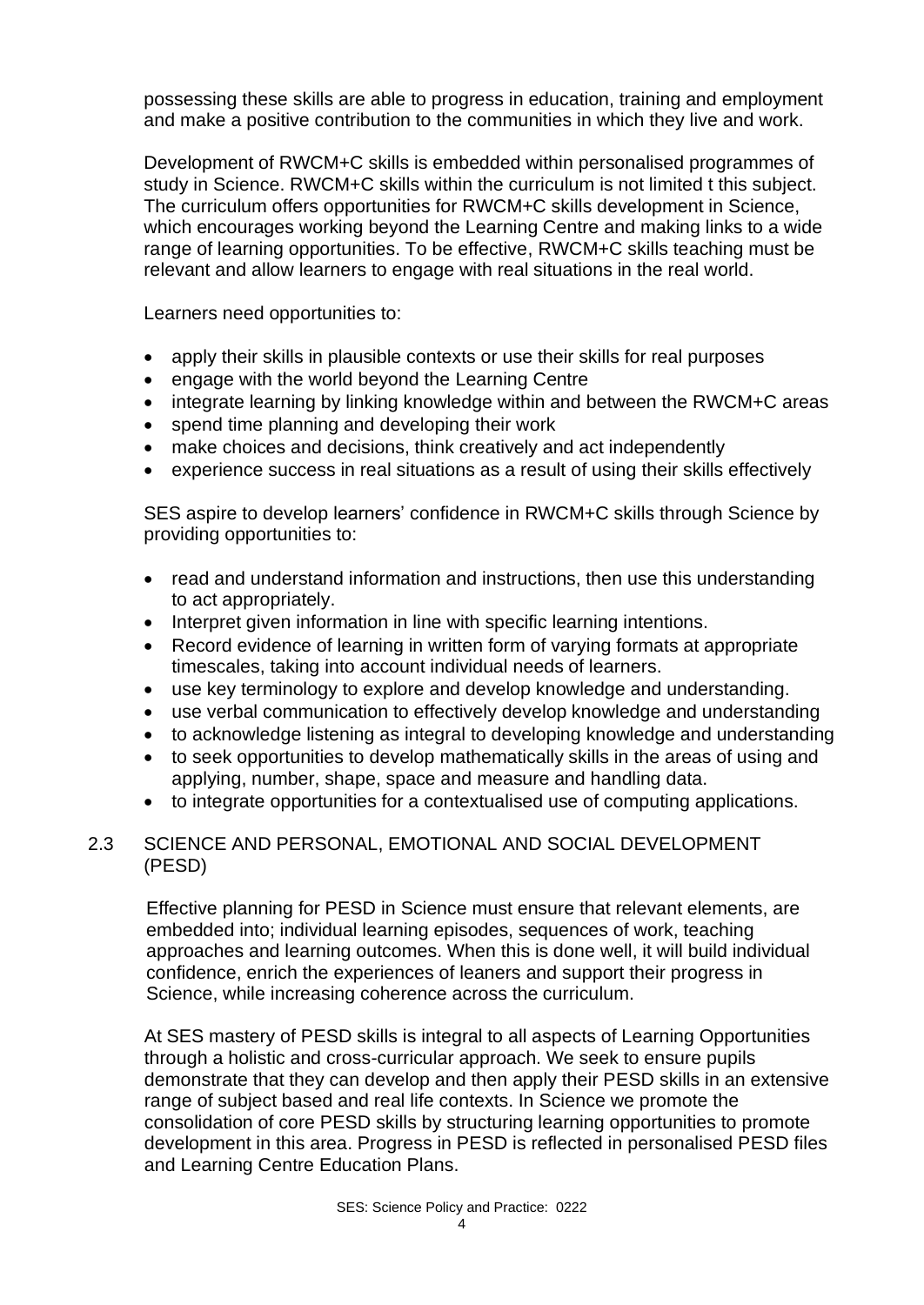#### 2.4 SCIENCE AND THE SEMH (SOCIAL EMOTIONAL AND MENTAL HEALTH) DIMENSION

Many of the students coming to SES may well have had difficult experiences with Science, either in the way it has been taught or in the way they have received the teaching. Their low self esteem and poor self image as learners, coupled with their learned avoidance behaviours often used for self protection against the risk of failure, mean that they may never have experienced the excitement and satisfaction of success in Science.

Our aim is to provide experiences that will improve the child's self esteem allowing him to develop confidence and at the same time enjoy success in areas of endeavour specific to the subject.

*"The most beautiful experience we can have is the mysterious. It is the fundamental emotion which stands at the cradle of true art and true science."*

Albert Einstein (1879-1955) U.S. physicist, born in Germany.

The specific curriculum objectives are to encourage students to:

- a. enquire, speculate and hypothesise. *(These skills require confidence, knowledge and open mindedness all of which are in short supply when you consider yourself to be a failure, know little and find risk taking threatening to your identity)*
- b. explore, observe, investigate and discover *(Very often SEMH students feel very exposed by these processes. They are not used to having adults trust that their views are valid and that they have something to contribute).*
- c. solve problems, with due attention to co-operation, perseverance and ingenuity *(Very often students with SEMH see problem solving as holding too great a challenge, so they shy away from it; they often struggle with anything that requires a longer attention span and perseverance – they would rather give in than risk failure – and they find great difficulty in sharing resources whether that be people or things, and co-operating with others means sharing attention, which they dislike)*
- d. work toward achieving at a continually higher standard. *(Very often SEMH students prefer to fail or shortfall on expectations that set too high a standard for them. This way it's "safe" and doesn't expose them to further failure. They have a view of them selves as failures, which has been continually reinforced by their life and learning experience).*
- e. practise communication skills in presenting their work *(Very often SEMH students are socially clumsy and do not communicate well with others. They use behaviour to articulate their moods and feelings).*
- f. take increasing responsibility for their own learning. *(Very often SEMH students are unable to accept responsibility for their own actions).*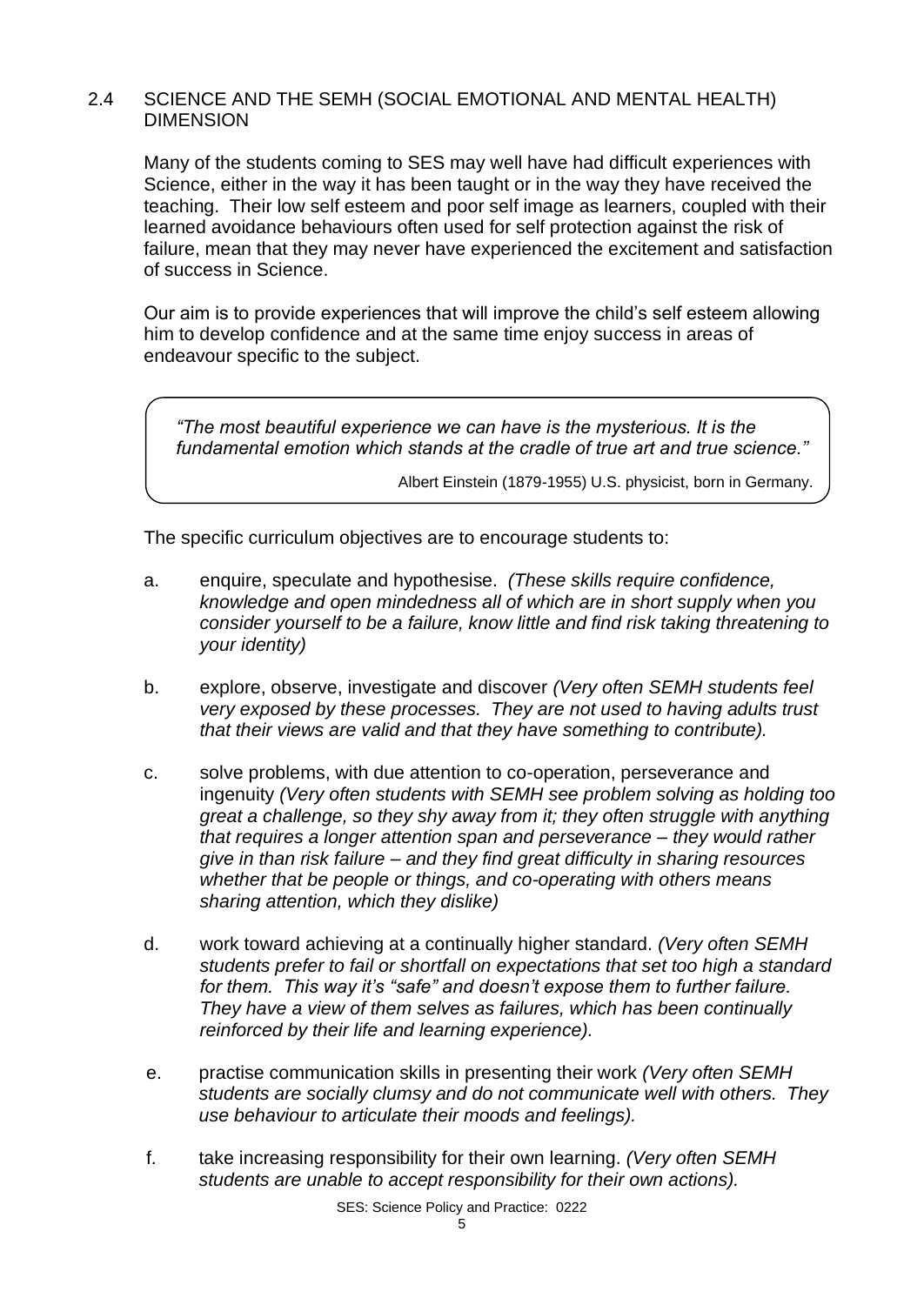- g. experience a supportive learning environment that stimulates through praise and affirmation. *(Very often SEMH students have experience learning environments that have not responded positively to their needs. They can find praise and affirmation threatening, as their level of confidence is low and their fear of failure high. Praise and affirmation therefore can represent an expectation they cannot reach in their own minds and therefore it's better to reject before you're rejected).*
- h. relate their work to everyday experiences. *(Very often SEMH students find difficulty in relating anything to the real world, as they are very self-centric and absorbed in their own world)*
- i. evaluate their learning with their teacher. *(Evaluation is highly threatening to SEMH students as they equate it with criticism and letting them know they're not good enough)*

# **3 SCIENCE AND KEY OUTCOMES**

These key outcomes are a useful vehicle to conceptualise a holistic approach to children's needs*.*

#### 3.1 ENJOY AND ACHIEVE

Science is a subject that fires students' curiosity about phenomena in the world around them, providing enjoyment through a sense of awe and wonder.

The investigative and practical nature of science, and the opportunities it offers for working with others, engages and motivates students and increases their understanding of the world. In addition, students enjoy exploring the contemporary applications and implications of science and its effect on their lives on a personal, local, national and global scale.

# 3.2 BE HEALTHY

The study of science allows students to make informed decisions about healthy lifestyle choices, including issues related to substance abuse and sexual health. Students learn about growth, development, behaviour and health and how they can be affected by diet, drugs or disease. The science programme of study provides opportunities for students to consider the importance of a balanced diet complemented by regular exercise; the effect of alcohol, tobacco and other drugs on the human body; and the consequences of bacterial and viral infections. Students also learn about preventative measures people can take against sexually transmitted infections.

#### 3.3 STAY SAFE

The investigative and practical nature of science provides opportunities for students to assess and manage risk. They become familiar with the risks associated with handling chemicals and biological materials. They also learn to manage the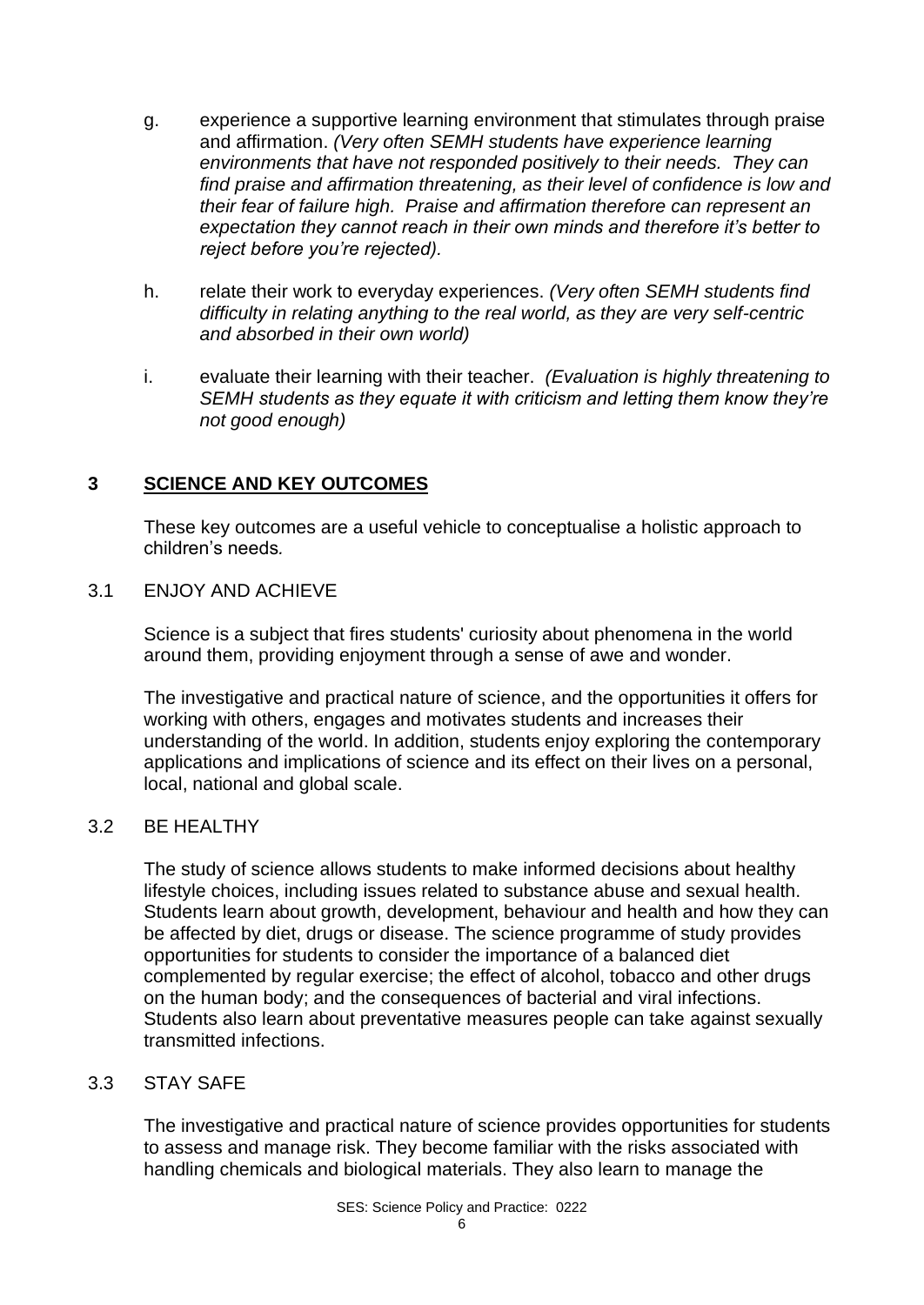dangers associated with experimental techniques, such as those involving electricity and intense heat and light sources. Knowledge and understanding of scientific procedures inform personal and collective decisions related to maintaining a safe environment.

#### 3.4 ACHIEVE ECONOMIC WELL-BEING

The contribution of science to technological advances and innovation is at the heart of changes in the global economy. Studying science plays an essential role in contributing to young people's long-term economic wellbeing because it helps them develop practical and investigative skills, including the ability to obtain, analyse, evaluate and communicate data and information. These skills are essential in the workplace, whether in a scientific or non-scientific career.

The science programme of study encourages students to consider the varied career opportunities, both within science and in other areas that are provided by science qualifications, allowing students to see how they can contribute to the future success of the economy.

#### 3.5 MAKE A POSITIVE CONTRIBUTION

The nature of scientific understanding, based on critical interpretation of observational and experimental evidence, allows students to develop their own opinions and become active contributors. They question and discuss issues that may affect their own lives, the development of societies and the future of the world. They learn to realise the consequences of their actions, consider ethical and moral issues and recognise how they can contribute in a positive way to global sustainability.

# **4 THE IMPLEMENTATION OF SCIENCE**

SES recognises, but is not limited to, the common framework provided by the structuring of Science within the National Curriculum.

#### 4.1 EQUAL OPPORTUNITIES

SES is committed to ensuring that all students are treated with equality of regard.

This will involve:

- Providing equality of opportunity in the Science curriculum in an attempt to maximise the potential of each individual pupil.
- Treating as of equal value the different needs, interests and abilities of individual students.
- Through their experiences within Science pupils should have respect for others and the idea that all should be treated as equals.

In pursuing this policy with regard to individual students, there are four categories of difference between groups of students, in which it is generally acknowledged that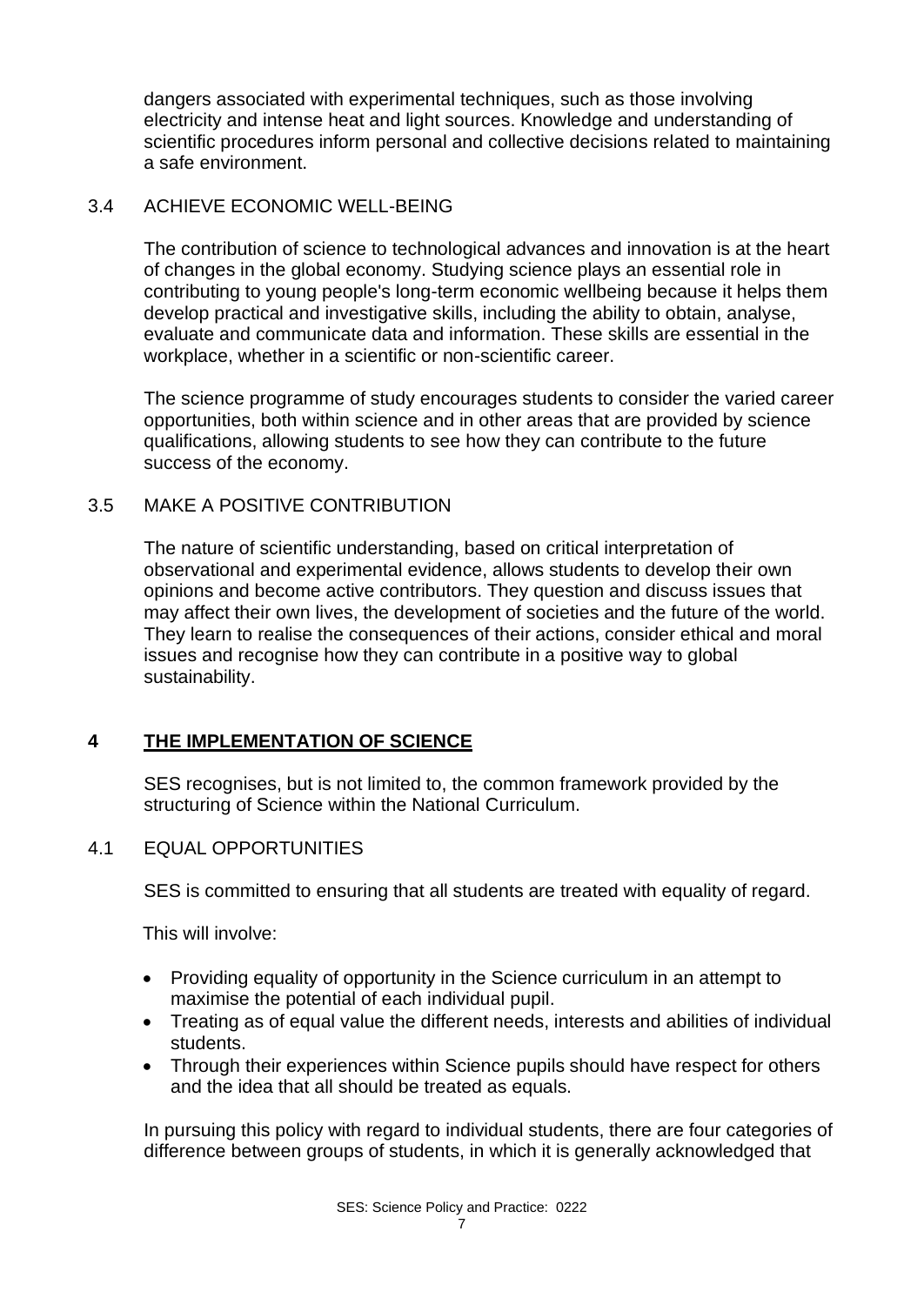'treatment as equals' may be problematic and for which it is therefore important to have specific policies. These are:

- Racial/Cultural differences
- Social class differences
- Ability differences
- Gender differences.

#### 4.1.1 Racial/Cultural Differences

It is vital that staff avoid any racial bias or stereotyping with respect to the particular individuals who are from ethnic-minority backgrounds and that they are alert to and willing to challenge any such discrimination or stereotyping by students.

#### 4.1.2 Gender Differences

Equal opportunities in terms of participation are carefully considered, however, issues of prejudiced attitudes and stereotyping towards the opposite sex can be in existence and can potentially be magnified in our environments, especially given the contextual background and past experiences of our young people.

Staff should therefore be aware of this and should be willing to challenge any such discrimination or stereotyping by students. Furthermore such risks can be mitigated through planned teaching strategies.

# 4.1.3 Social Class Differences

Staff should be aware of making assumptions about student's levels of knowledge and opportunities for acquisition of knowledge whatever their background.

#### 4.1.4 Ability Differences

SES is resourced such that Students receive a highly individualised curriculum based on their Portfolio of Achievement and Needs. Implicit in this is a response to differing levels of ability.

It is also important that protected characteristics as defined in the SES Equality and Diversity Policy are considered when planning and implementing teaching practice to ensure equal opportunities. This policy should therefore be read in conjunction with the SES Equality and Diversity Policy and Practice document and the DfE guidance around our equality duty.

# 4.2 SCIENCE AS A CROSS CURRICULAR SUBJECT

It is important to stress the inter-relationship of scientific enquiry and investigative skills with many other areas of the curriculum and with aspects of communication and social functioning beyond the Learning Centre day. Every aspect of its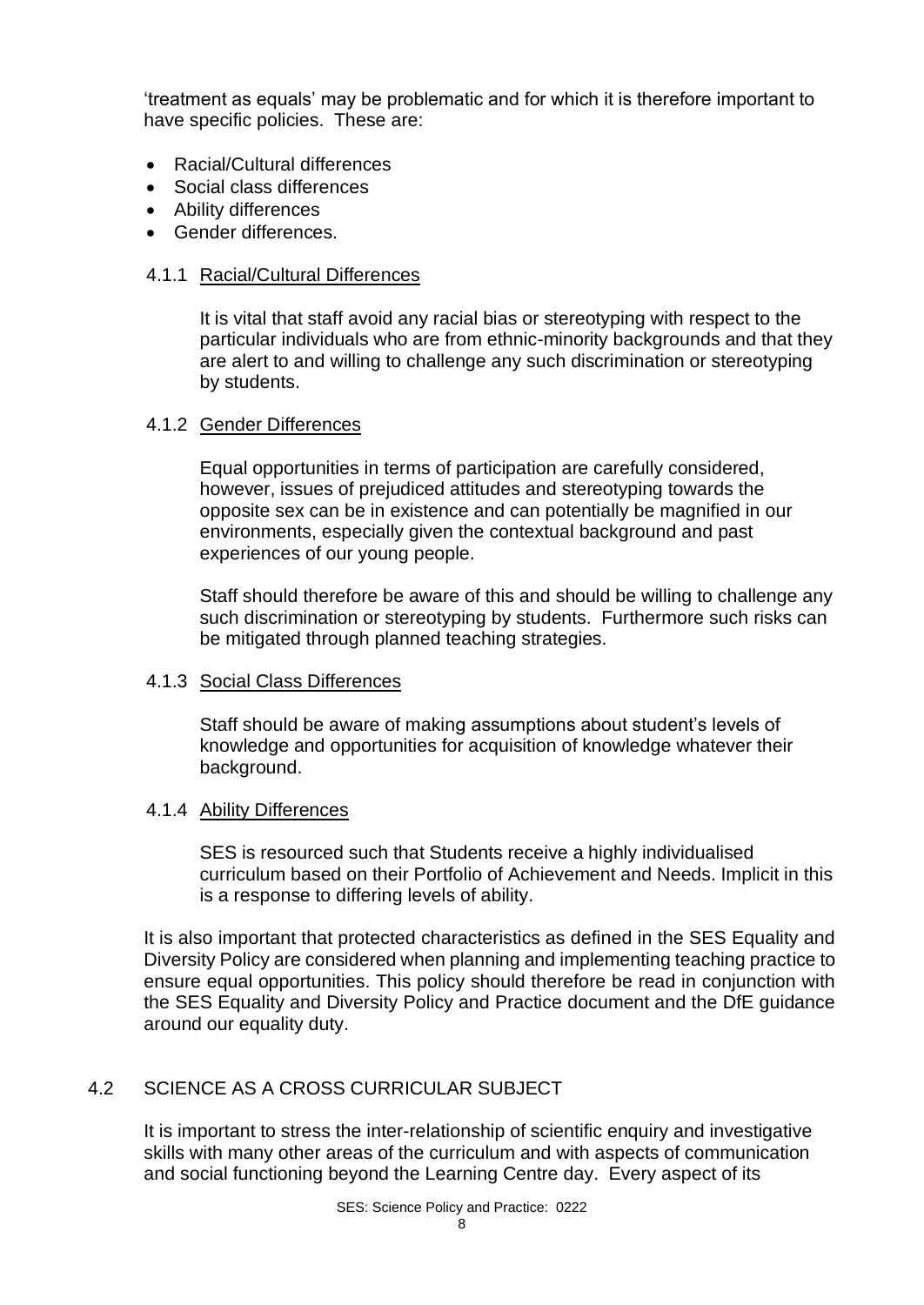operation is viewed as a potential vehicle for building upon students' scientific understanding and skills. All staff need to be skilled at finding unobtrusive ways of taking advantage of the total living experience without this intruding on the naturalness of domestic living.

Indeed Science is not an isolated subject in the curriculum, but is a source of skills and ideas that feed other areas, and is a vehicle for the practice and development of skills gained in other areas. Science provides opportunities for communication, problem solving, study skills, information technology, numeracy and co-operation. In particular, science stimulates language development by providing a rich environment for oral and written responses. Science also provides a motivating context for practising reading skills and the use of mathematical skills and concepts.

*'Today's Science is tomorrow's History'*

The study of Science draws on other disciplines as a matter of course, notably Mathematics, Technology and Computing. Reciprocally, Science units taught cross the Key Stages involving the use of Mathematics, Technology and Computing feedback newly acquired skills into these areas. For example, studying 'nutrition and digestion' and 'health' are areas also found in Physical Education and it's teaching at SES. In this area of Science both curriculum areas support one another.

Several practical experiments across the Key Stages involve the scientific principles behind the cooking of food and the killing of bacteria in the process. This body of knowledge is reflected and supported within students' involvement in food preparation at SES.

Cross curriculum dimensions provide important unifying areas of learning that help young people make sense of the world and give education relevance and authenticity. They reflect the major ideas and challenges that face individuals and society.

Dimensions can add a richness and relevance to the curriculum experience of young people. They can provide a focus for work within and between subjects and across the curriculum as a whole, including the routines, events and ethos of the school.

Cross curriculum dimensions include:

- identity and cultural diversity
- healthy lifestyles
- community participation
- enterprise
- global dimension and sustainable development
- technology and the media
- creativity and critical thinking
- 4.3 SCIENCE AND COMPUTING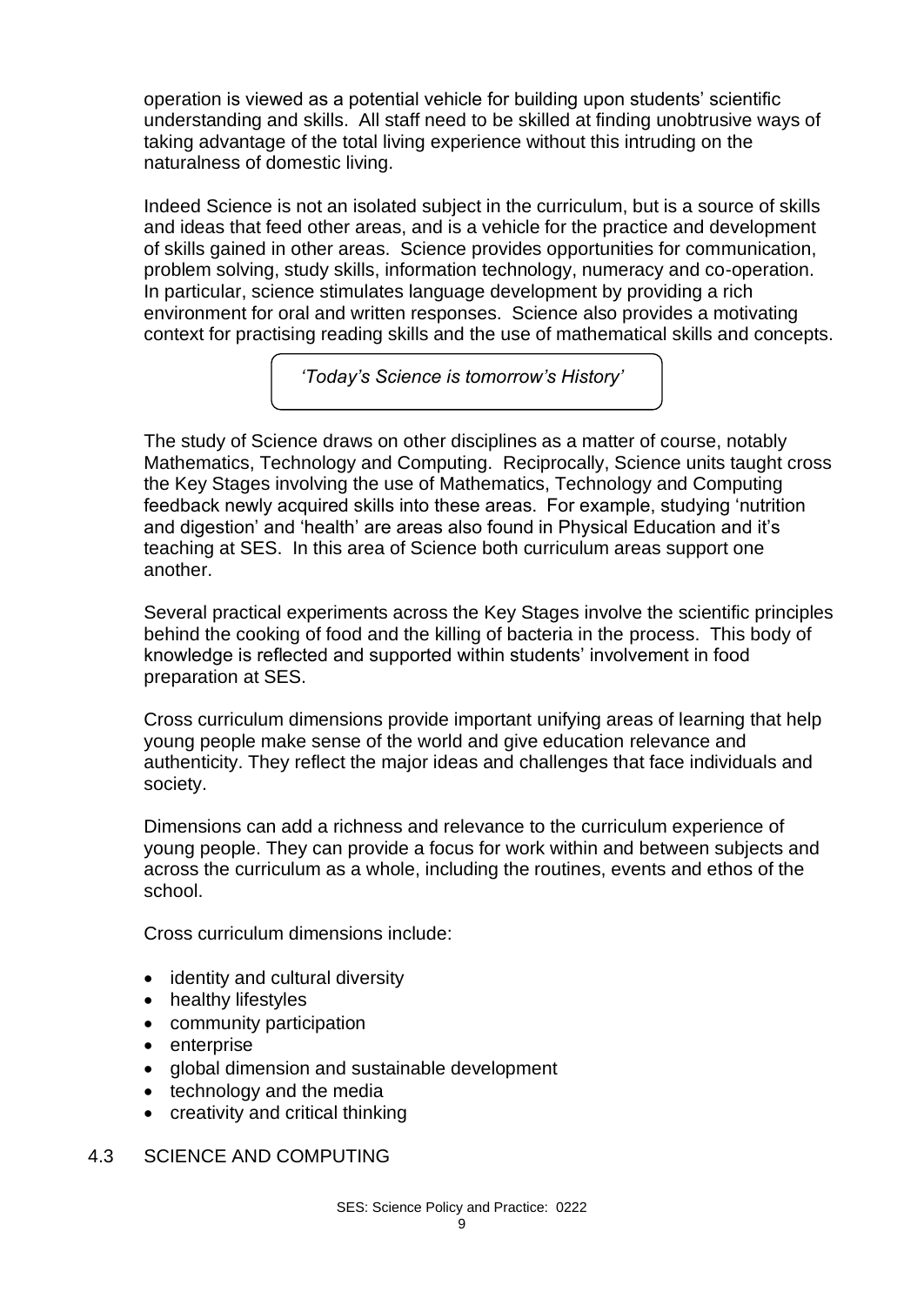Computing is incorporated as an integral element into all aspects of the curriculum. (See Computing Policy and Practice document). Computing plays a fundamental role in enriching and enabling curriculum delivery.

At SES we regard Computing capability to be one of the most powerful tools in delivering a high quality individualised curriculum. Computing is taught both as a discreet subject and as a cross-curricular subject. In many cases it may be the primary vehicle for significant proportions of a students highly personalised learning. In this respect we anticipate a significant proportion of the Science Curriculum to be taught through the medium of Computing.

Purposeful and appropriate application of Computing in subjects offers students opportunities to:

- use their Computing capability to assist and progress their learning in science;
- engage in higher-order thinking skills, for example, by using Computing to undertake detailed analysis when modelling data;
- demonstrate, apply and reinforce their understanding of Computing capability within a range of subject contexts. The transferability of Computing capability is an important aspect of progression in students' knowledge, skills and understanding.

The following uses of Computing in Science can be integrated into the planning for each study unit:

- the computer is used as a tool to help students draft and improve written report work when communicating the methods and outcomes of both practical and research work
- computer databases can be used to search, extract and interpret Scientific information gleaned from research and experimental contexts
- the computer can form part of the apparatus operating within an experiment helping to give instant analysis and illustrations of results and more sophisticated data than would be possible with standard equipment (e.g. temperature readings to 0.1 of a degree)
- multimedia packages enable students to assemble text, photos, results, video clips and sound samples about Scientific fact and findings and present them on screen or as a printed package
- computer modelling can enable students to understand phenomena in a particular way and understand the relationship between ranges of variables. This is especially useful with regard to processes difficult to demonstrate in school by other means (an example would be a software package that illustrated the effects of effluent introduction to a pond or lake)
- data-logging assists students in the collection, display and analysis of experimental data. Experiments can be carried over longer periods of time. Data can be presented immediately in the form of a graph or calculation, allowing students more time to discuss, interpret and make predictions based on findings.
- Spreadsheets allow more time to consider relationships between variables as opposed to spending it on routine calculations
- Online learning programmes can be drawn upon to deliver specific scientific modules for individuals and groups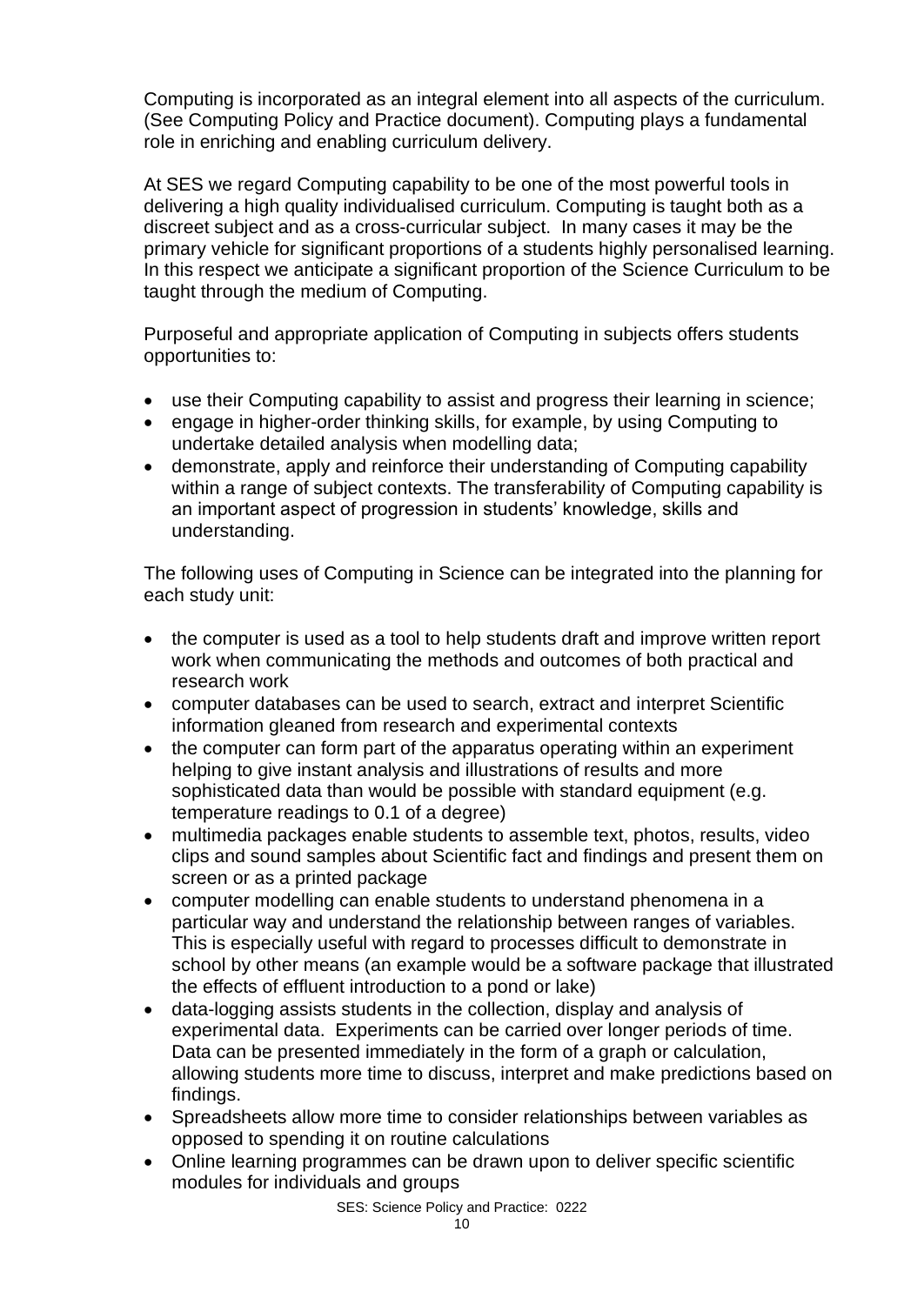• DV cameras can be used to record experimental procedures for use in presentation, analysis and communicating results

#### 4.4 TEACHING AND LEARNING STYLES

Much of the work undertaken by students must be based on practical, problemsolving activities that are relevant and challenging. Students must have opportunities to work co-operatively and alone and develop the ability to take responsibility for their work. Attitudes of persistence, curiosity, confidence, independence, consideration and enjoyment must be fostered. Teaching styles should account for this as well as the notion that we cater for students' individual learning strengths and style.

Key elements of teaching methods in Science are:

- knowledge delivered directly by the teacher
- relating use of Science to real experiences such as hands on experiments and field work
- question and answer
- individual and group enquiries
- use of a range of technology and media for presentation
- the use of specific online learning programmes

Approaches to learning will to a greater or lesser extent involve an enquiry method:

- asking questions and possibly forming hypothesis
- planning investigations
- finding, collecting and recording information
- analysing and interpreting information
- drawing conclusions
- evaluating and organising information
- researching various information sources including museums, books and the internet

Activities which enhance student skills and experience are:

- discussion and debate with the teacher
- reporting findings using a range of methods
- presentation of findings in a variety of ways to the class group or a wider audience
- tasks which develop knowledge, skills and understanding
- activities should be balanced between activities which are short in duration and those which have scope for development over an extended period
- activities should, where appropriate, use students' own interests or questions
- activities should, where appropriate, involve both independent and co-operative work
- activities should encourage students to become confident in the use of a range of media and equipment
- activities should encourage students to become confident in the use of a range of new technology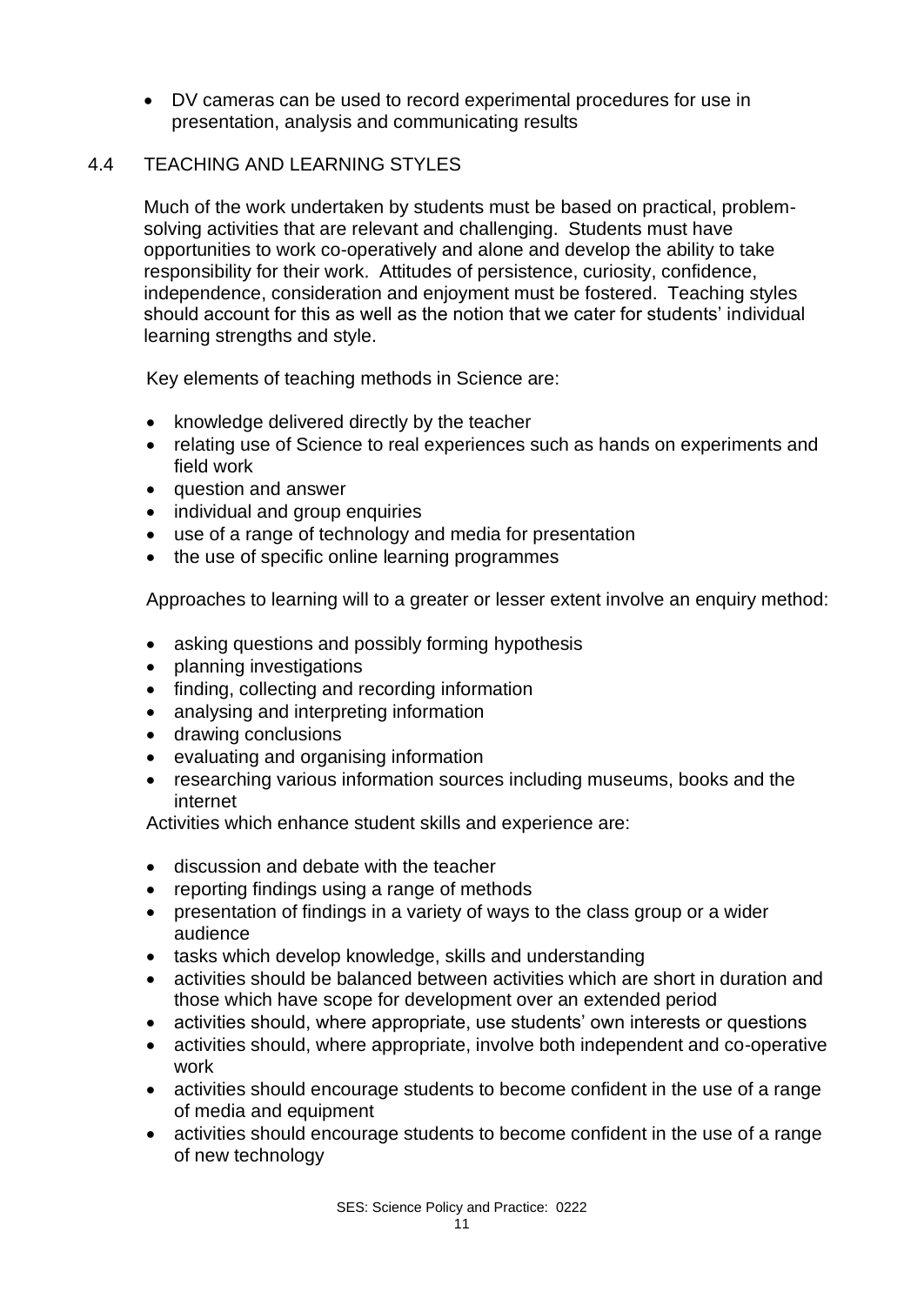# 4.5 PLANNING FOR SCIENCE EXPERIENCES

The planning of Science is guided by, but not limited to, the National Curriculum Framework for Science.

Planning for Science will take a variety of forms for which personalised learning episodes and units of work will include:

- Individual work
- Group Work
- Classroom based learning
- Extended learning in the wider community

Elements to consider in the planning of Science lessons are:

- An individual programme of work on a specific skills, aspects of knowledge and understanding drawn from the programmes of study or as identified in the student's Portfolio of Achievement and Needs
- An individual topic/unit of work of usually no less than half a terms duration which focuses on the acquisition of relevant scientific concepts, processes and knowledge through a contribution of theoretical, practical and investigative **Science**
- An appreciation of the necessity to differentiate when presenting work to students of varying abilities
- Access to the varied elements of the Science curriculum in terms of opportunities to work in a range of contexts and with a range of equipment appropriate to the tasks involved
- An awareness of cross curricular links which may serve to reinforce core curriculum skills
- Developing progression in learning within units of work and across units of work
- The use of ICT integrated into planning to enhance and further promote student learning
- An awareness of and calculation of the risk element involved, particularly using chemicals. All such risk assessments must be clearly stated in the appropriate section of the lesson plan. Reference should be made to the 'CLEAPSS HAZCARDS' as part of this process.

# 4.5.1 Learning Outside the Classroom

SES supports and endorses the Learning Outside the Classroom initiative as its principles and philosophy match the SES Vision Statement. We believe that every young person should experience the world beyond the classroom as an essential part of learning and personal development, whatever their age, ability or circumstances.

The use of places other than the classroom for teaching and learning often provide the most memorable learning experiences and help us to make sense of the world around us by making links between feelings and learning. They stay with us into adulthood and affect our behaviour, lifestyle and work. They influence our values and the decisions we make. They allow us to transfer learning experienced outside to the classroom and vice versa.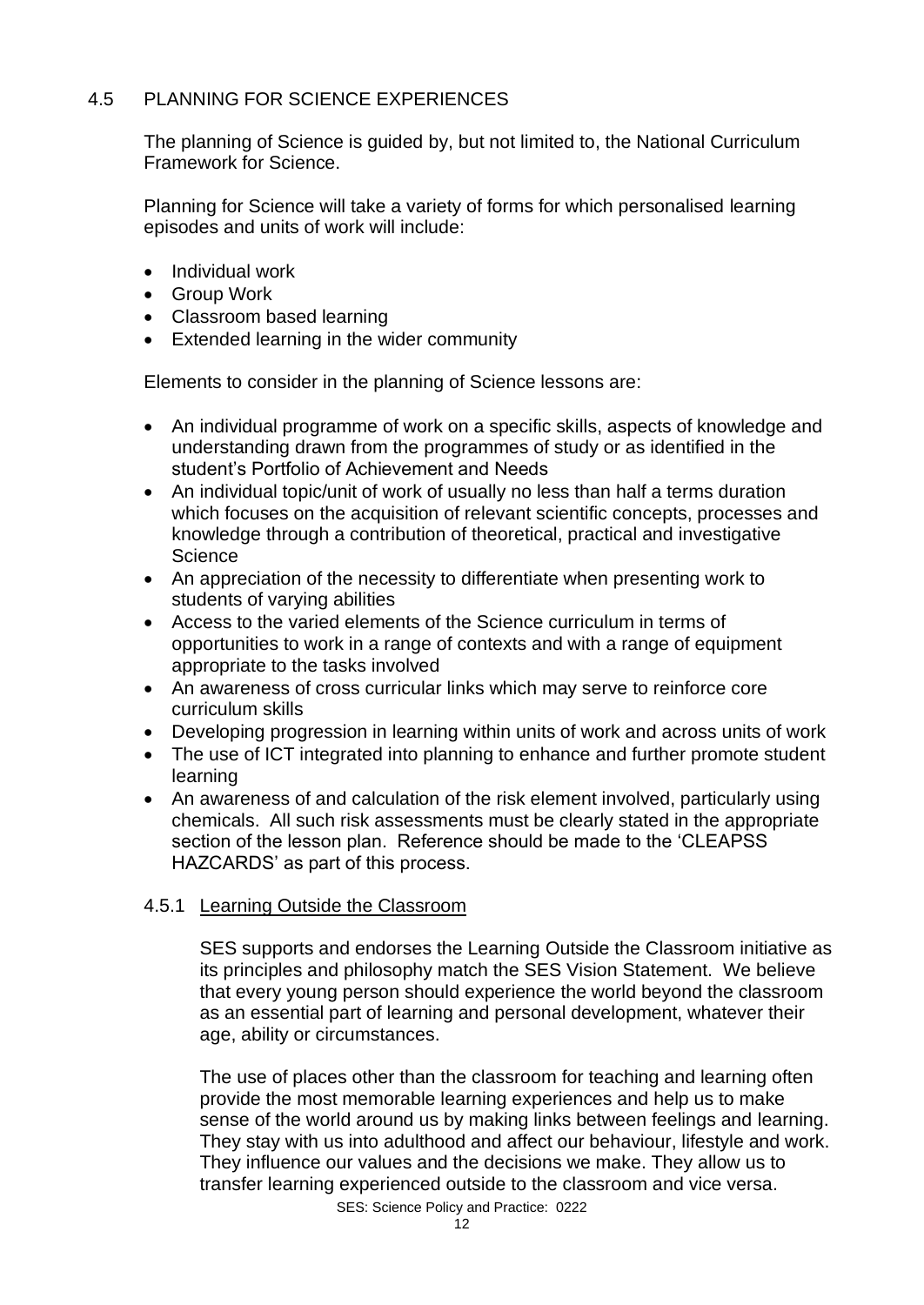Students can benefit from well-organised visits, community activities and getting involved in wider learning projects (such as helping to organise information, reviewing policies and providing peer support). As students progress, work placements and visits help shape their decisions about future opportunities.

All children have the opportunity to participate in both focused field trips and extended residential weeks, throughout a range of local and national locations. In addition to the social and personal benefits, these offer real life knowledge and experience that can be developed in context.

#### 4.5.2 Units of Work/Episodes of Learning

- A unit of work will relate to the National Curriculum Programmes of Study, as well as, where applicable, to the requirements of any examination syllabus chosen in KS4
- A unit of work is intrinsically flexible; it is useful to use a variety of approaches and teaching strategies covering the same core unit to develop a variety of skills.
- A unit of work may be based on specific grammatical skills used as introduction, consolidation or revision.
- A unit of work may rely on a variety of media; audio, DVD, ICT/Computing, or literature. It should also consider fieldwork where appropriate.
- A unit of work may be designed to be revisited as many times as is judged necessary across all year groups and key stages.
- A unit of work may take a whole group approach to areas such as key topics and fieldwork as well as informing aspects of some Individual Programmes which may be based on interest or future aspiration
- Units of work are designed primarily to be enjoyable, to offer the chance of success, to enrich and enthuse the experience of each individual and to offer the opportunity of development across the experience of Science.
- Units of work may be based on a bespoke personalised interest or passion to re-engage the student in the learning process.

# 4.6 PRESENTATION OF WORK

At SES we believe presentation of work is vital aspect of creating a positive and stimulating environment and in enhancing student motivation and self-esteem. Presentation of work can take a wide variety of forms ranging from:

- Written format
- Recording (oral and photographic)
- Displays
- Through use of computing and digital media
- Through witness statements created pupils and adults

Adults at SES, are expected to make a professional judgement with regards to each individual pupil's aptitude and ability in terms of facilitating presentation of work. We seek to continually implement our 'No Limits' thinking in the way we facilitate

SES: Science Policy and Practice: 0222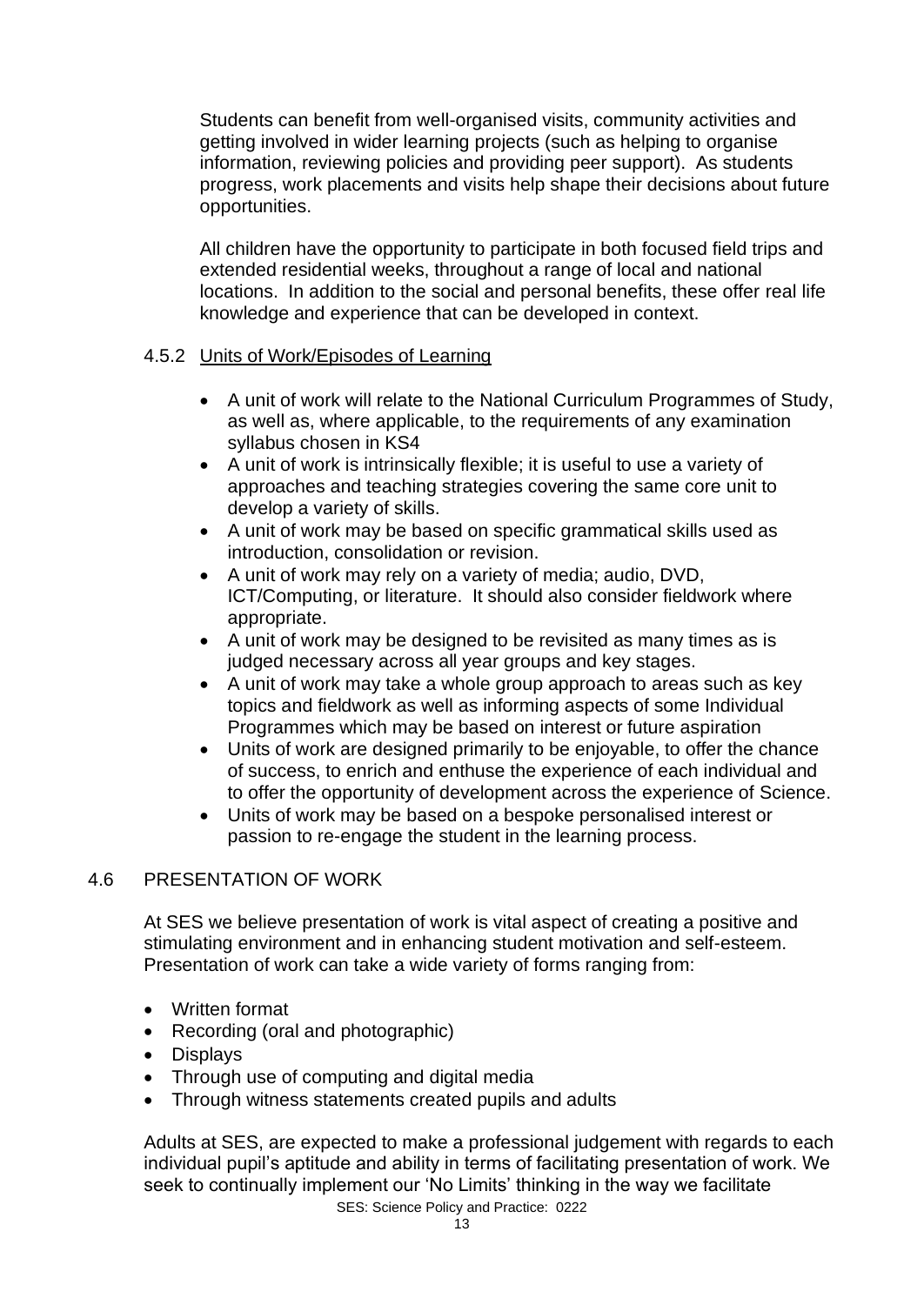presentation of work ensuring feedback is given to support young people's continual progress in this area.

# 4.7 SCIENCE AS AN ACCREDITED SUBJECT

Students are supported in choosing an appropriate level of qualification. The Edexcel Science Entry Level (1-3) has been previously selected as assessment is formative throughout the course. At GCSE, the OCR Gateway Science syllabus has been followed. This GCSE format was chosen as it allows students to study a broad range of scientific concepts in relevant, real life and practical contexts. The supporting materials include textbooks, planed lessons and workbooks as well as PowerPoint presentations, videos and audio clips. Further resources are available online and add to the varied delivery of the course.

# 4.8 PROGRESSION IN SCIENCE

Progression includes:

- an increase in knowledge, skills and understand
- moving from familiar to unfamiliar contexts
- meeting needs which demand more complex or difficult solutions
- students' awareness of their growing Scientific capabilities be it knowledge of skills

To allow for progression within units of work and lessons planning should reflect:

- a steady acquisition of new skills, knowledge and understanding
- consolidation of skills in a range of contexts
- opportunities for student reflection with regard to applications of skills, knowledge and understanding
- opportunities for choice about the application of knowledge and equipment to various situations
- use of familiar and unfamiliar equipment

# 4.8.1 Continuity

In order to build on the experiences of every child at our establishments there is continuity in the framework of the Science NC programme of study, with students expected to know, apply and understand the matters, skills and processes specified for each key stage. The latest National Curriculum has significantly reduced the prescribed content, and due to the personalisation of learning at our establishments, progress and outcomes are not determined by academic year of age. Decisions about where they start on the framework relates to their starting points, maturity, capability and personal interests.

At SES, across both SES establishments, we are continually evolving a 'fit for purpose' assessment framework to support staff in planning for progress, and to ensure an effective, consistent and quantifiable measure of student progress.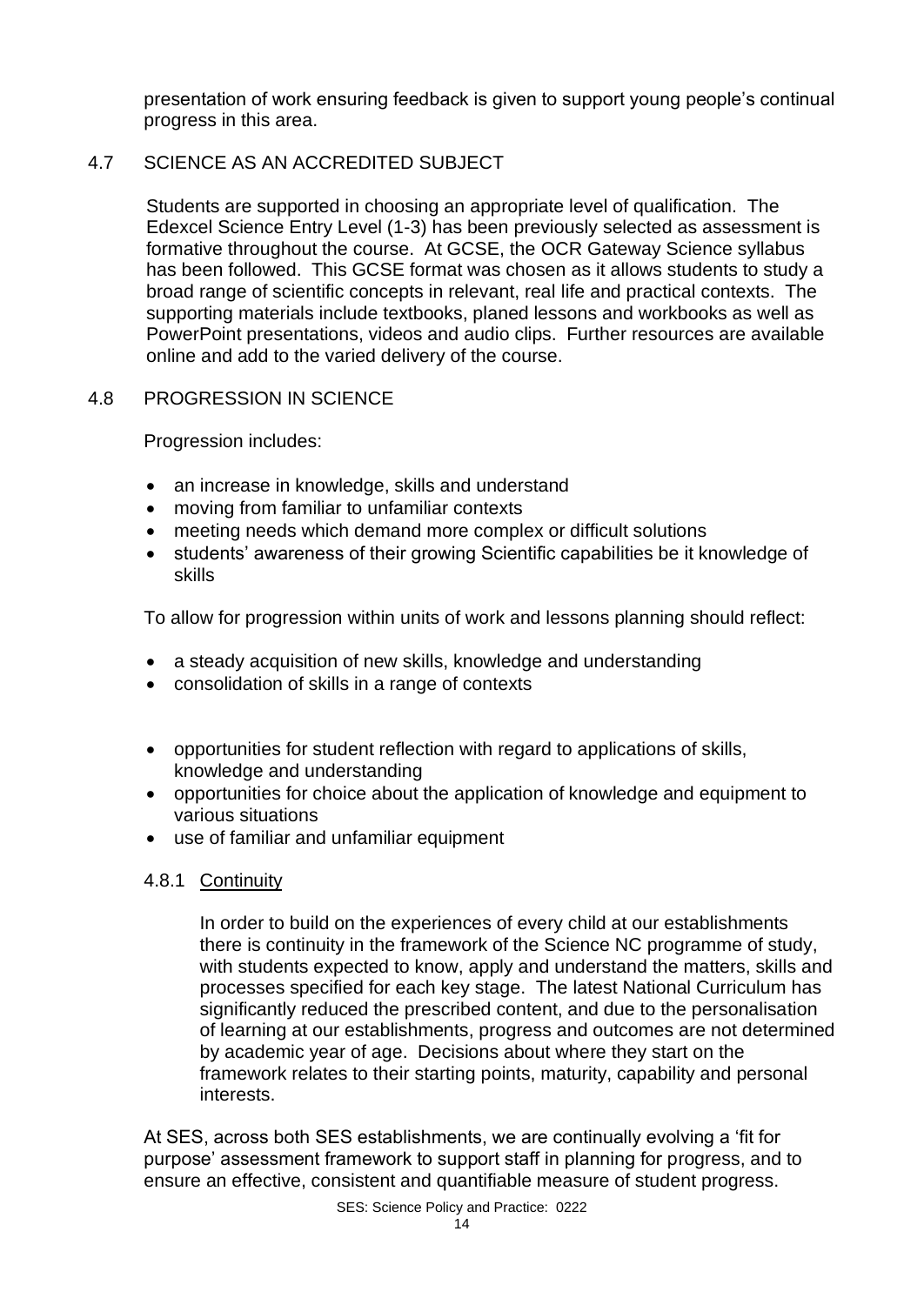# 4.9 DIFFERENTIATION

Students at our establishments will clearly differ in ability and teaching should take account of this by providing a range of learning situations and approaches. In addition the philosophy of SES is such that personalised learning is a cornerstone.

Differentiation is a process not a single event. This process involves recognising the variety of individual needs within a group, planning to meet those needs, providing appropriate delivery and evaluating the effectiveness of the activities in order to maximise the achievements of individual students.

Science provides wide opportunities for differentiation by:

- Input
- **Resource**
- Task
- Support
- Outcome
- Response

In planning for our students, the following factors should be considered:

- Activities should build on what our students already know and can do
- Our students need immediate and regular encouragement, praise and reward
- The activities should be broad enough to allow scope for development and not prevent more able students from extending their learning
- The work should be pitched at the age, maturity and ability of the group and or individual
- Tasks should be differentiated according to individual student needs
- Consider the balance between group activities and individual differentiated tasks for specific students
- Emphasis given to practical tasks

To achieve this, clear attention should be given to the following:

- A range of appropriate equipment
- Using a variety of teaching methods to elicit a particular response
- Organising the learning session in different ways appropriate to particular aims
- Setting open-ended tasks so that students can respond at their level
- Issuing different 'challenges' to different students
- Providing extension work for students with greater ability
- Allowing time for individual diagnosis, teaching and feedback.

The method of assessment and reporting should provide feedback that is appropriate to students of differing abilities. It should aid their future learning by providing knowledge but should also give them support and encouragement. More specifically, the teacher should consider:

- Resources reading levels and ease of use
- Availability of a range of media/software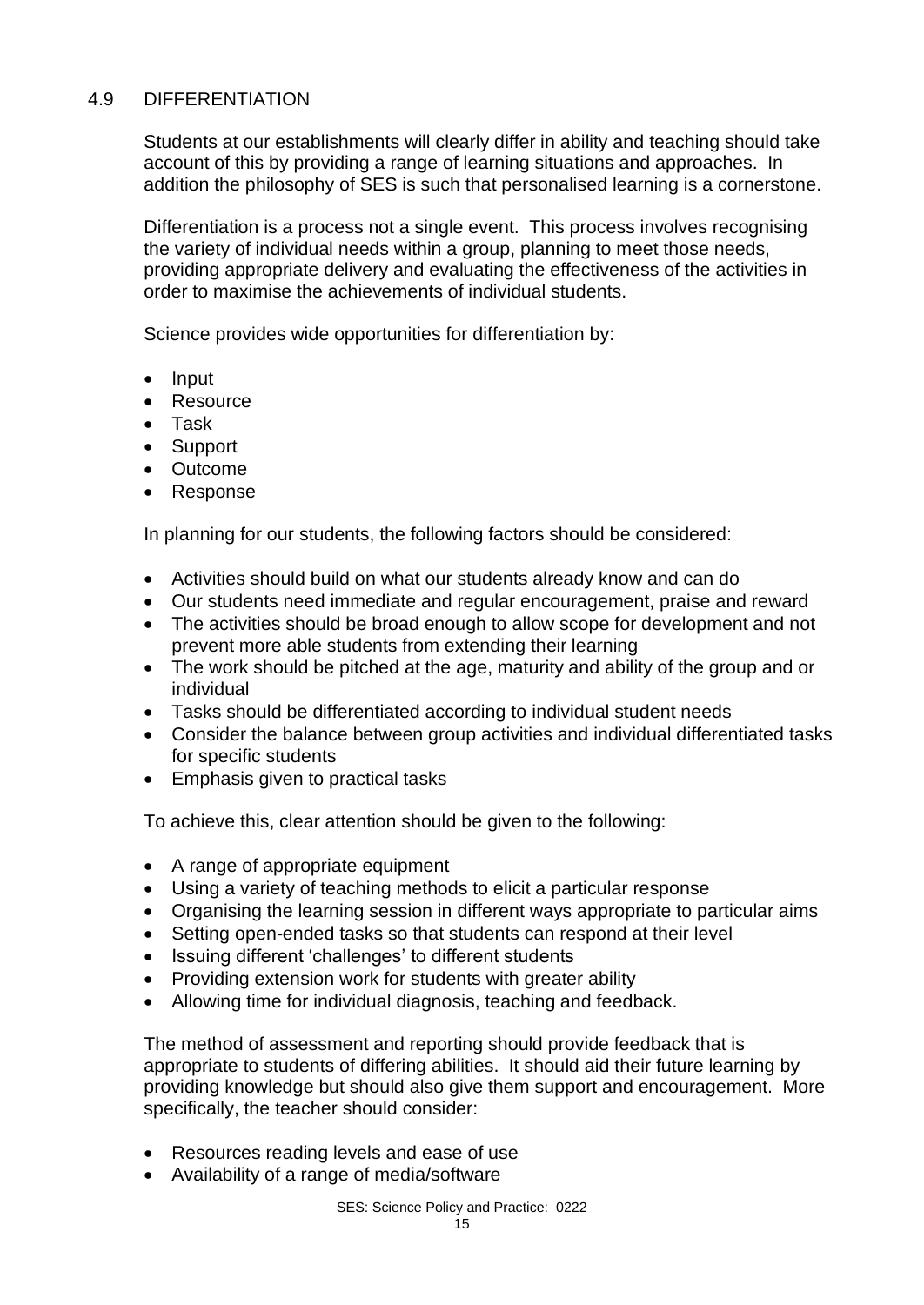- Availability of a range of support equipment
- Provision of a variety of tasks to cover the main content area
- Take account of time available to support individuals/group
- Other adult/student support
- Student/student support e.g. pairing
- Various ways of praising achievement

#### 4.10 ASSESSMENT AND RECORDING

Assessment is part of an ongoing process that informs future planning and subsequent learning. All assessments should take account of:

- Skills, knowledge and understanding acquired
- The contexts of the activity
- The purpose of the activity

Effective formative and summative assessment:

- is embedded in planning, teaching and learning
- requires a shared understanding of learning objectives and success criteria between teacher and learner
- draws on evidence of learners' achievement and progress from a wide range of contexts within and beyond the classroom
- values information that teachers retain in their heads, as well as concrete evidence produced by learners
- is based on evidence generated in the course of continuous teaching and learning, engagement with learners through observation, discussion, questioning, and review and analysis of work
- helps to shape and refine future teaching and learning, and to personalise the experience of individual learners
- provides the basis for discussions with learners themselves, their parents/carers and with other professionals about their strengths, areas for development and future learning targets
- is the foundation upon which periodic assessment can be based
- recognises and celebrates learners' progress in the light of their previous performance and motivates them to improve further
- promotes independence and self-motivation
- develops the capacity for peer and self-assessment among learners.

Assessment is a continuous process and testing and accreditation are built in at various stages of a students development.

Any system of evaluation and assessment should:

- Identify what has been taught and learnt
- Monitor students progress in each
- Monitor students progress in cross-curricular elements
- Establish students' needs as a basis for further planning and teaching.

Student involvement in the assessment and evaluation process is critical.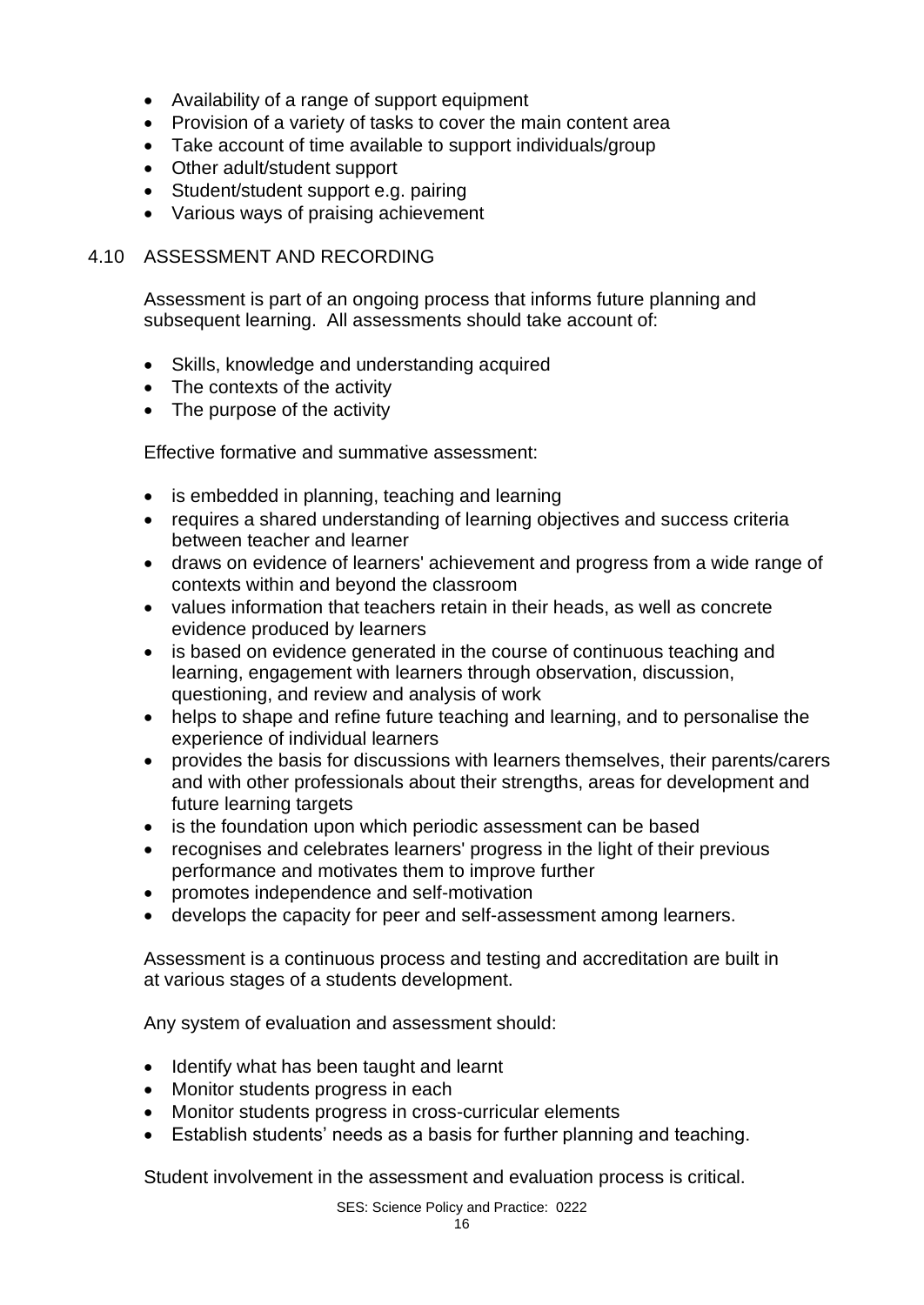Evidence can be gleaned from:

- Observing
- Questioning and listening
- Discussion
- Written work, audio and video tape recording, drawings, charts, etc.
- Specific assessments tied to curriculum materials.

# 4.10.1 The marking of students work

Teachers' responses to students' work should be positive, encouraging, sympathetic, honest and appropriate. Marking should be completed in a pragmatic way, as appropriate to the needs of the student and whenever possible completed in their presence. Further areas of study can then be negotiated with the student.

- Students should be made aware of the assessment criteria being employed, particularly before tackling new situations and subsequently when marking work
- Students should, as a result of the interaction, be aware of the next steps in their learning
- It is sometimes useful for students to respond to each others work

# 4.10.2 Record Keeping

Records are kept in the form of long term planning (Curriculum Overview), Medium Term Planning (unit objectives) and short term planning (detailed planning of learning episodes). A record of progress is evident in the ongoing feedback (verbal and written) between adult and pupil. Where appropriate an evidence base is collated for an episode of learning this can take various forms e.g.files, exercise books, scrap books, digital media files.

# 4.10.3 Individual Programmes

- The Portfolio of Achievement and Needs of each student will inform the global priority targets to be addressed for the child.
- More detailed educational objectives will be identified by Learning Centre staff and students, and negotiated targets reached.
- Targets set will be specific, measurable, attainable, realistic and time related.
- Targets will always be compatible with the requirements of the National Curriculum and/or Portfolio of Achievement and Needs

# **5 SMSC AND BRITISH VALUES IN SCIENCE**

At SES we believe the development of SMSC and promotion of British Values, should be embedded within all areas of teaching and learning across both the school and residential setting. This policy should be read in conjunction with the Spiritual, Moral, Cultural and Social Policy and Practice document and the British Values Policy and Practice Document.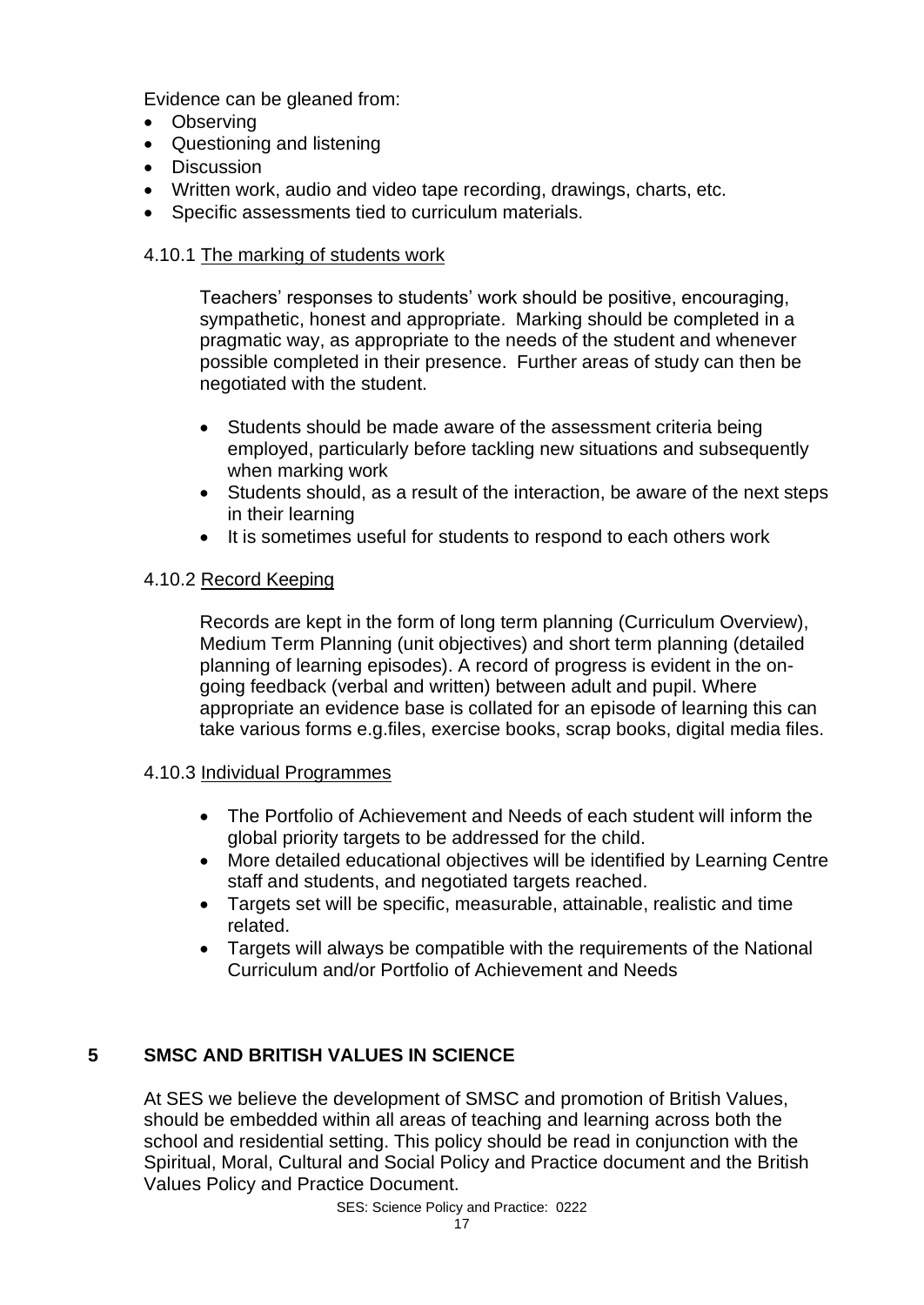# 5.1 SMSC

At SES we develop SMSC in many aspects of the curriculum through ensuring opportunities for SMSC development are extensive and frequent. These opportunities are reflected in planning documents as well as in outcomes for pupils.

Examples of SMSC development within Science are:

#### **Spiritual**

- Posing questions to help understands and explore the world around us.
- Developing the knowledge that there is not an answer for everything.
- Questioning the work of others and openly challenging current schools of thought.
- Experiencing the wonder and awe of the natural environment and creation of the universe.

#### Moral

- Understanding that science has provided many moral dilemmas such Atomic and nuclear technology.
- Exploration of ethical concepts such as animal testing and stem cell research.
- Energy consumption and allocation of natural resources.

#### Social

- In Science we explore the impact of developments on global society.
- We explore population and the number of issues and debates that currently exist in this area.
- Current technologies are investigated in relation to their ability to shape society and move it in certain directions.

# **Cultural**

- Appreciation of the historical context of scientific discovery. Our students are encouraged to develop an understanding of how different cultures have allowed and promoted science to move forward.
- Science at SES allows our young people to explore population explosion and the impact this can have on maintaining cultural differences.
- Science allows our young people to explore the differing views from many global/ historical cultures in relation to the universe and creation.

# 5.2 BRITISH VALUES

Promotion of British values is an integral part of life at SES. We believe that the promotion of such values should be inherent in teaching and learning as well as in the wider community. We fundamentally believe that the promotion of British Values is an essential strategy in preventing radicalisation. This document should therefore be read in conjunction with our Radicalisation Policy and Practice document.

SES: Science Policy and Practice: 0222